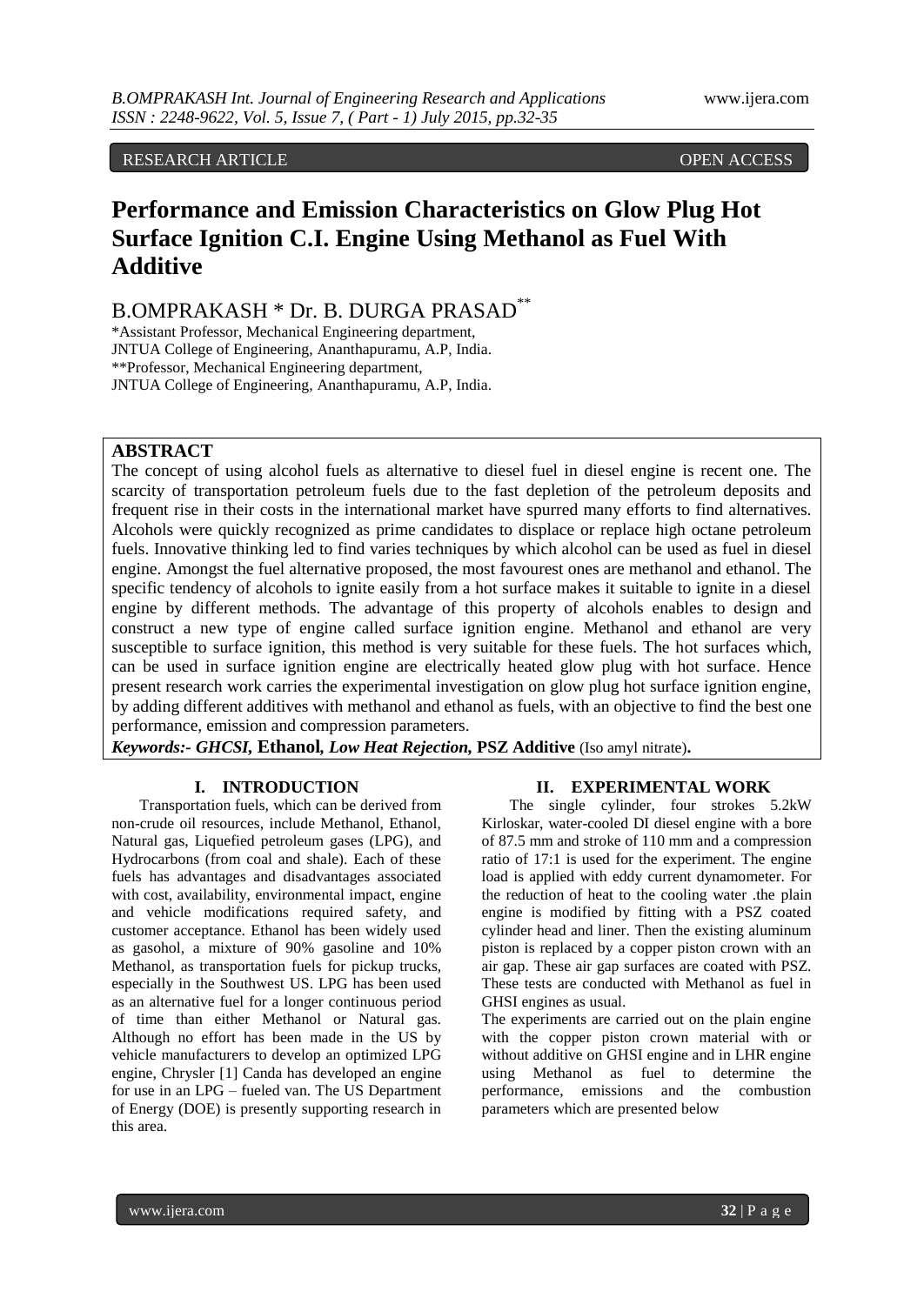

Fig1.1 Experimental setup of GHSI LHR Engine Test rig

## **III.RESULTS AND DISCUSSION**

*Methanol Operation in GHSI LHR Engine* The experiments are carried out on the plain engine with the copper piston crown material with or without additive (Iso amyl nitrate) on GHSI engine and in LHR engine using Methanol as fuel to determine the performance, emissions and the combustion parameters which are presented below.

*A. Brake Thermal Efficiency* The variation of brake thermal efficiency with brake power output is illustrated in figure 1.2.



The brake thermal efficiency of copper piston crown material GHSI with additive (Iso amyl nitrate) in LHR engine shows maximum efficiency over a wide range of operation. The brake thermal efficiencies of copper piston crown material GHSI engine with and without additive are found to be closely following the plain GHSI engine. The plain GHSI engine indicates minimum performance as compared to other above configurations. The percentage improvement for the copper piston crown material GHSI engine with additive in LHR engine over the plain engine is 6% at rated load. This is due to the positive ignition of the injected Methanol

spray under all conditions by the ceramic glow plug. The improvement with glow plug with copper piston crown material additive is multiplied by the ability of the LHR engine to prepare the injected Methanol spray into a readily combustible mixture within very short time. The hotter combustion chamber of the copper piston crown material GHSI with additive (Iso amyl nitrate) in LHR engine is instrumental in preparing the Methanol spray.

#### *B. Peak Pressure and Maximum Rate of Pressure Rise*

Figure 1.3 shows the variation of peak pressure with brake power output.



The peak pressure for plain GHSI engine is lower compared to the copper piston crown material GHSI with additive (Iso amyl nitrate) in LHR engine. The copper piston crown material GHSI engine with additive in LHR engine at rated load shows higher peak pressure and is about 62 bar.

Figure 1.4 illustrates the variation of the maximum rate of pressure rise with brake power output.



It is found that the maximum rate of pressure rise is higher for copper piston crown material GHSI with additive in LHR engine when compared with plan

www.ijera.com **33** | P a g e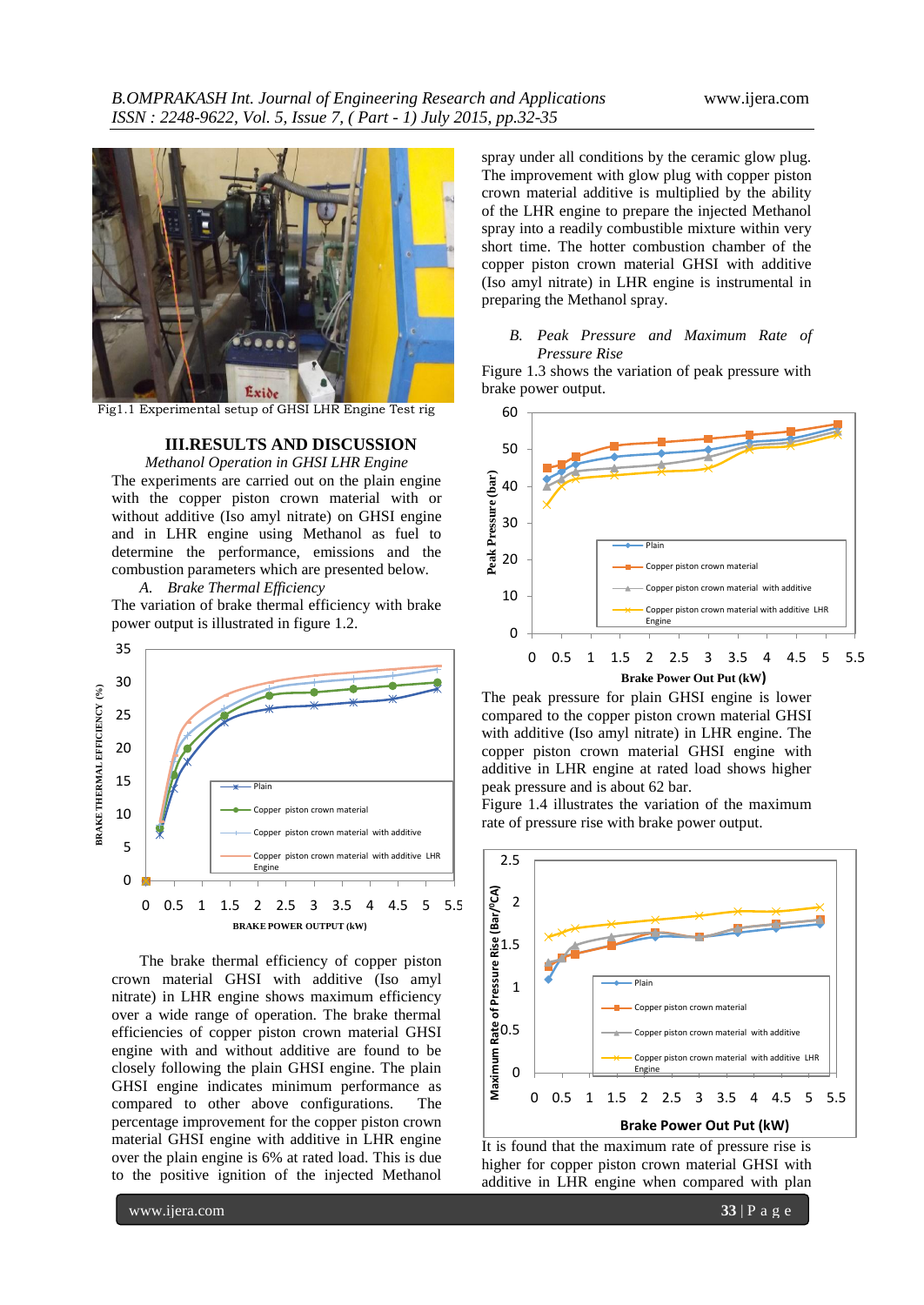GHSI engine. It is the highest for copper piston crown material CHSI engine with additive (Iso amyl nitrate) in LHR engine and is about 46% at rated load.

Figure 1.5 illustrates the variation of ignition delay with brake power output.



The ignition delay is observed to be highest for the plain GHSI engine. The reduction in ignition delay for copper piston crown material GHSI with additive(Iso amyl nitrate) in LHR engine over plain GHSI engine is about  $2.2^{\circ}$ CA. This is due to hotter combustion chamber of the LHR engine. Therefore the operation of LHR engine is smother as compared to the plain engine.

The variation of combustion duration with brake



There is only a marginal variation in combustion duration between the various modes of operation. The copper piston crown material GHSI engine with additive (Iso amyl nitrate) in LHR engine shows the shortest combustion duration as compared to the plain GHSI engine. The combustion duration of copper piston crown material GHSI with additive (Iso amyl nitrate) in LHR engine is shorter by  $4.2^{\circ}$ CA at rated load when compared to plain GHSI engine.

#### *C. Exhaust Emission*

The HC emission levels for plain GHSI engine and copper piston crown material with additive in GHSI and in LHR engines are shown in figure 1.7.



It is observed that the copper piston crown material GHSI with additive in LHR engine shows a maximum reduction in HC emission level when compared to plain GHSI engine. The reduction in HC emission level over the corresponding plain GHSI engine is about 380 ppm at the rated load. Figure 1.8 shows the variation of CO with power



The copper piston crown material GHSI with additive (Iso amyl nitrate) in LHR engine indicates the lower level of CO emissions when compared to the plain GHSI engine and about 7% by volume at rated load. The reeducation is more pronounced at rated loads than at part loads.

www.ijera.com **34** | P a g e